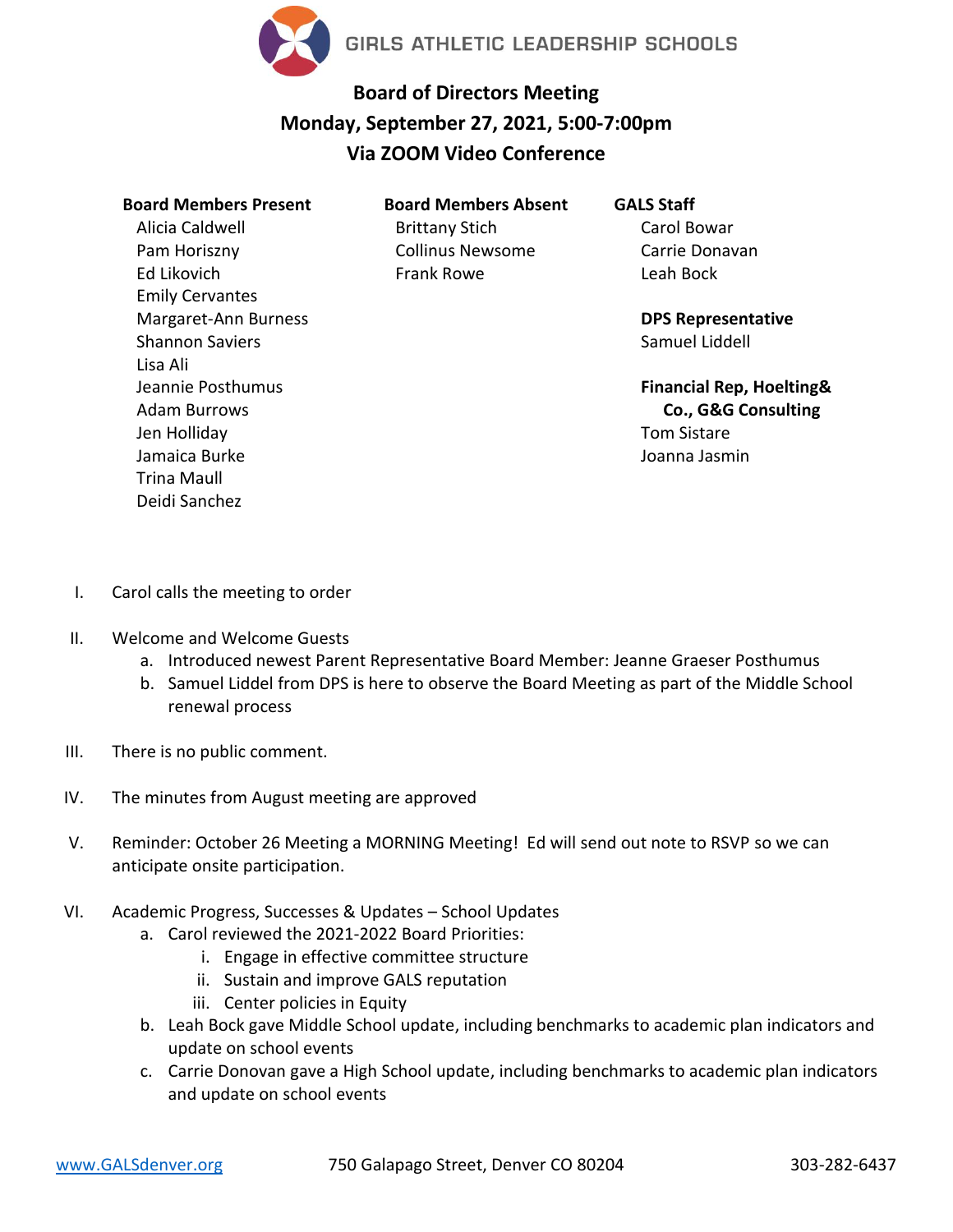

- VII. Finance Committee
	- a. Pam leads Audit Review discussion:
		- i. Tom Sistare, Hoelting & Co. presented the FY 21 Audit
		- ii. Vote to accept the audit as presented is approved
- VIII. Educational Process Resolution
	- a. Defining the type of educational services which will be offered when students are out of the building for extended periods of a variety of circumstances.
	- b. Vote to approve the Educational Process Resolution is approved (see below)
	- IX. EID Board Committee Update
		- a. Trina will connect with committee members
		- b. Activities Underway:
			- i. Adopting established common definition of terms from staff
			- ii. Provide educational opportunities for Board related to EID and GALS
			- iii. Review Policies and Procedures with an Equity Lens and make recommendations
	- X. Board Sustainability
		- a. Sustainability Goals:
			- i. MS Renewal Tracking and Board Updates
			- ii. Enrollment Strategy and Health
			- iii. Short and Long term Sustainability Analysis
			- iv. Long term Financial Planning Financial Committee Partnership
			- v. Carol shares updates on funnel numbers needed to reach enrollment goals
	- XI. Ed adjourned the Board meeting at 6:53.
- XII. The Executive Session was called to Review the ED Evaluation at 6:53 and voted to adjourn the Executive Session at 7:02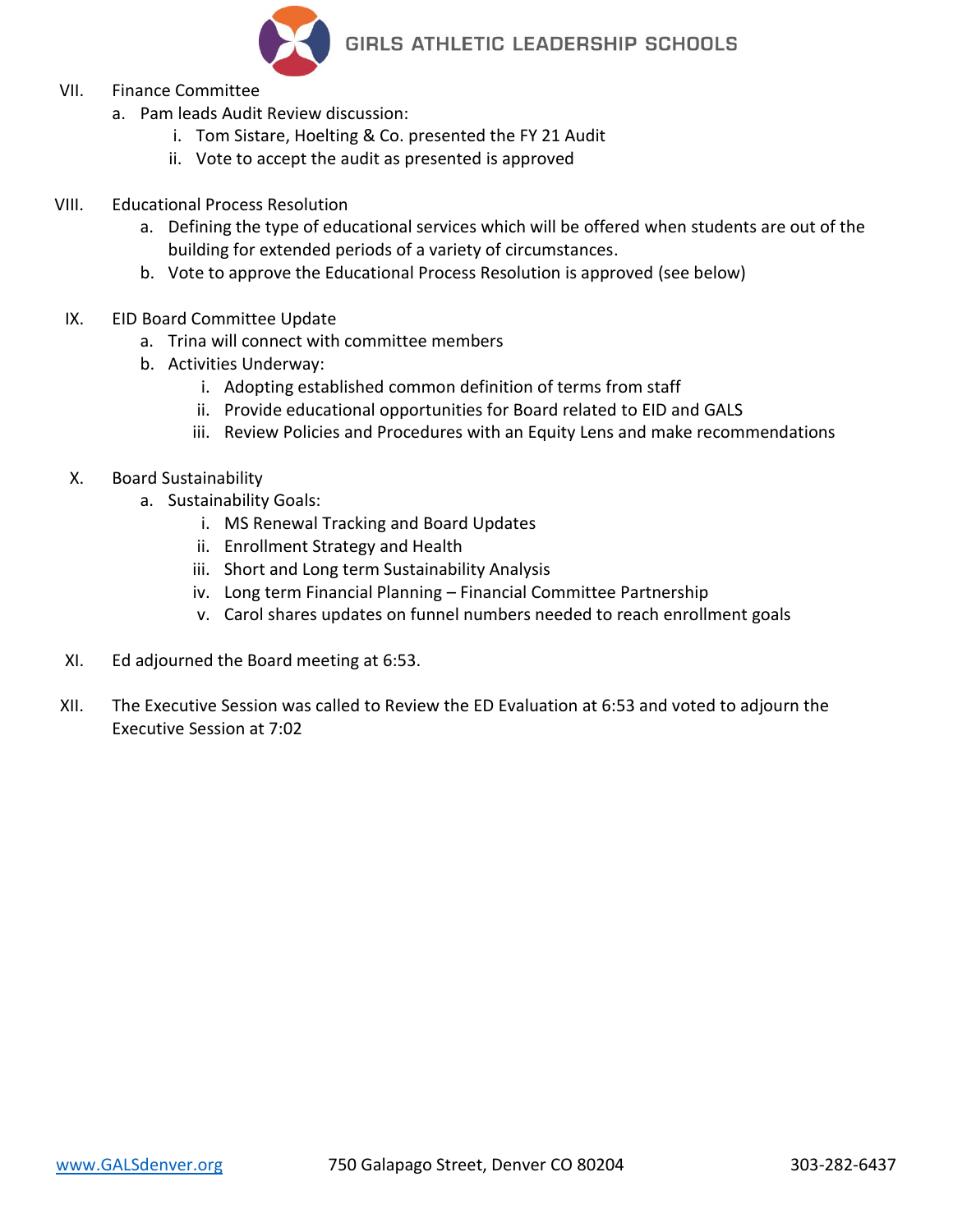

## **EDUCATIONAL PROCESS RESOLUTION GALS Denver September 2021**

WHEREAS Colorado law requires local boards, including charter school boards, to establish school calendars that maintain certain minimum annual hours of schooling; and

WHEREAS Colorado Department of Education regulations further require certain hours of "teacher-pupil contact and teacher-pupil instruction" and define this as "time when a pupil is actively engaged in the educational process of a district [or school]"; and

WHEREAS the SARS-CoV2 or COVID-19 worldwide pandemic has disrupted normal in-school operations in the past and for the foreseeable future, and may require some or all students to receive some or all instruction at home or in non-school settings through various temporary online, hybrid and/or other means of instruction; and,

WHEREAS for the 2021-22 school year CDE has granted the authority to, and imposed the responsibility upon, local school boards and charter school governing boards to define the educational process including its length of calendar, instructional hours requirements, as well as modes of delivery of instruction; and,

WHEREAS certain families have been subject to disruptions arising from the pandemic that may result in their temporary absence from school or Colorado during certain part of the 2021-2022 school year, requiring remote instruction during their period of absence; and,

WHEREAS, the Board of Girls Athletic Leadership Schools of Denver has current plans and contingency plans for the different forms of instruction that may be called for, at the discretion of the school, based on both public health and educational considerations during the 2021-22 school year

THEREFORE, let it be RESOLVED that for the 2021-22 academic year GALS Denver hereby defines "actively involved in the educational process" to include, without limitation, at the discretion of the school:

- instruction (including physical activity and Movement) that is delivered in the physical school setting;
- passing or short break periods (not including after the school day), while transitioning from one class, activity or setting to another;
- instruction that is delivered electronically or online from and/or to a remote location,
- instruction delivered in part through physical delivery of educational materials to parents, guardians or students;
- instruction delivered through online platforms with staff facilitation, tracking and regular meeting times or check-ins;
- hybrid instruction for general education students and special education students who are unable to attend full-time;
- all assignments provided by an educator from the school, electronically, or otherwise;
- independent or asynchronous work time by students;
- students logging on to recorded assignments or on-line learning activities,
- student-teacher electronic communication;
- educator support provided in school, home or alternative settings, either in-person or virtually;
- student content or skill practice, project completion, or demonstrations of learning related to a course; and/or
- any similar educator-directed activity undertaken by a student